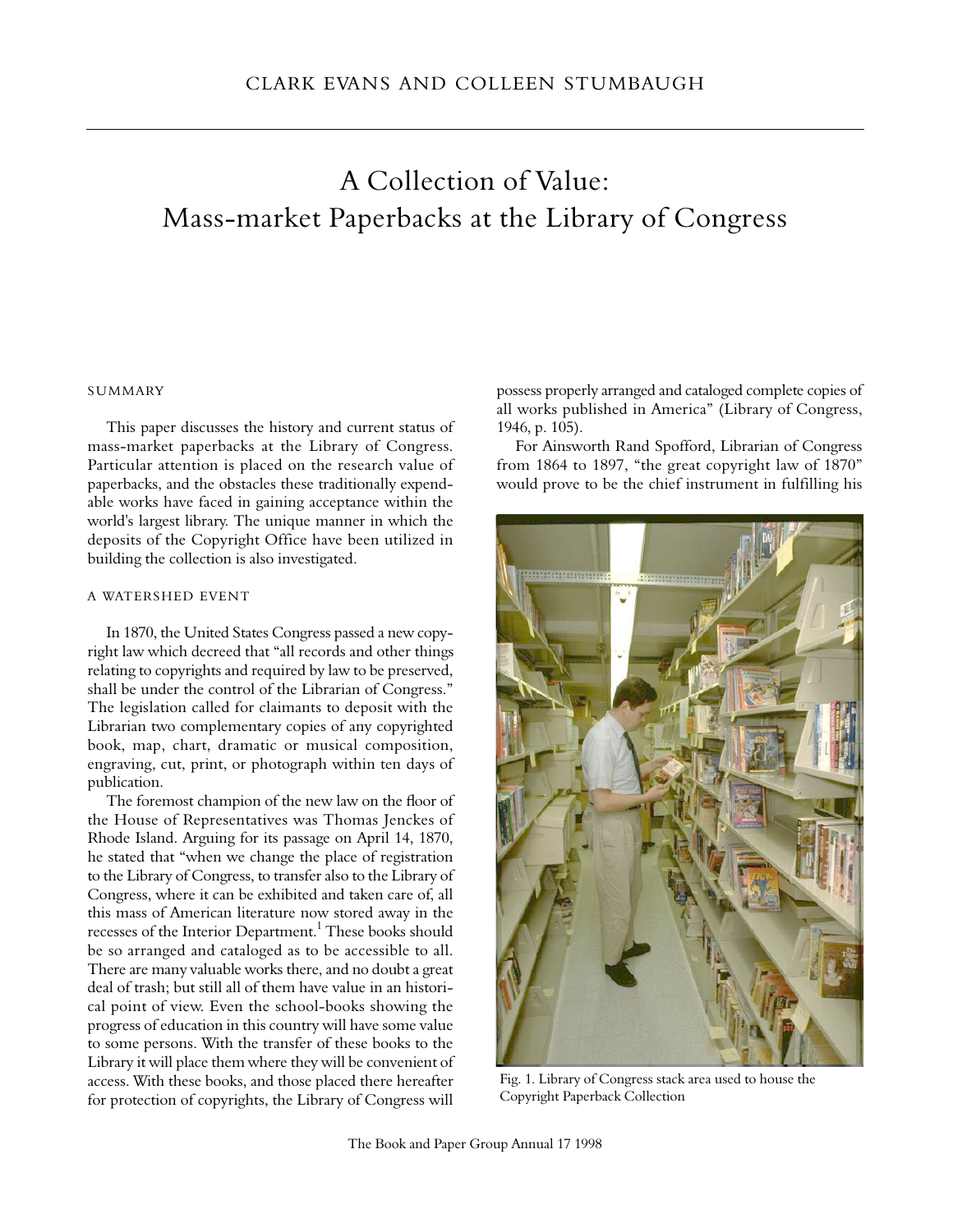

Fig. 2. Several different printings of Slaughter-House Five done over the years from the archival set of Dell paperbacks.

dream of making the Library of Congress the National Library of the United States. The unrelenting growth of copyright receipts, however, provided a sobering element to this watershed event. Spofford quickly discovered that the Library, then located in the Capitol Building, lacked both sufficient cataloging staff and physical space to handle the influx of new materials.

When the Library moved to the new Thomas Jefferson Building in 1897, these problems were only partially rectified. Congressman Jenckes' belief that the Library would be able to arrange and catalog "all works published in America" proved to be untenable. Only certain portions of the copyright receipts were to be incorporated into the Library's collections. As a rule, the greater portion of mass produced paperbound literature was rejected by personnel engaged in selection.

Surprisingly, it would not be until the late 1970s that the Library of Congress initiated a systematic effort to collect mass-market paperbacks. To fully appreciate why this decision was made, it is necessary to examine how materials viewed as precursors to the modern paperback had earlier found their way into the Library's holdings.

## DIME NOVELS, PULP MAGAZINES, AND COMICS

Under the curatorship of V. Valta Parma, the Library of Congress opened its first reading room expressly designed to service rare books in 1927. The new section was promptly stocked with books which would traditionally d e fine a well-rounded rare book library—including substantial holdings of incunabula, sixteenth century English

imprints, and early examples of printing in colonial America.

In the midst of these treasures, however. Parma had also shelved more than 20,000 dime novels- the largest gathering of these mass produced paperbound works in any American library up to that time. The collection was culled from the Rare Book Curator's frequent expeditions into the storage areas of the Copyright Office, then located in the cellar of the Thomas Jefferson Building. Parma would later describe the environment of the cellar as a place of "dirt, dampness, leaking pipes, and rats" (Archives of the Library of Congress, Parma, 1939).

It is not entirely clear today what motivated Valta Parma to rescue these traditionally scorned tales of "blood and

thunder."Although not considered monetarily valuable during the 20s and 30s, was he able to look into the future and envision the day when dime novels would be highly collectable pieces of Americana? Was he aware that the pseudonyms for some of the authors disguised first editions of Louisa May Alcott, Upton Sinclair, and Theodore Dreiser? Or that the third issue of Beadle's *Book of Fun* (1864) contained the first printing of Mark Twain's The *Celebrated Jumping Frog of Calaveras County?* Did he have a premonition that some of the dime novels transferred, such as *The Phantom Coach* (Dawley's Ghost and Vampire Series, 1864), and *War-Axe* (Dick and Fitzgerald's Bordertale Series, 1863), were so scarce that it would subsequently be determined they were the only extant copies? Or was he simply reliving a boyhood enthusiasm in protecting these salutes to Buffalo Bill and Kit Carson?

Regardless of his motivations, we can be grateful for Parma's actions, for the Dime Novel Collection is today one of the main national resources for the study of mass produced literature from the nineteenth and early twentieth centuries. The output of the major dime novel publishing houses of Beadle and Adams, Frank Tousey, George Munro, and Street and Smith are all well represented. The Collection also allows investigators to study the various formats in which dime novels appeared, from the booklets of the 1860s bound in orange paper, to the brightly colored octavos popular from the 1890s.

The Serial and Government Publications Division has also drawn from the copyright deposits to build substantial collections of pulp magazines and comic books. Happily for students of popular culture, the Library's collections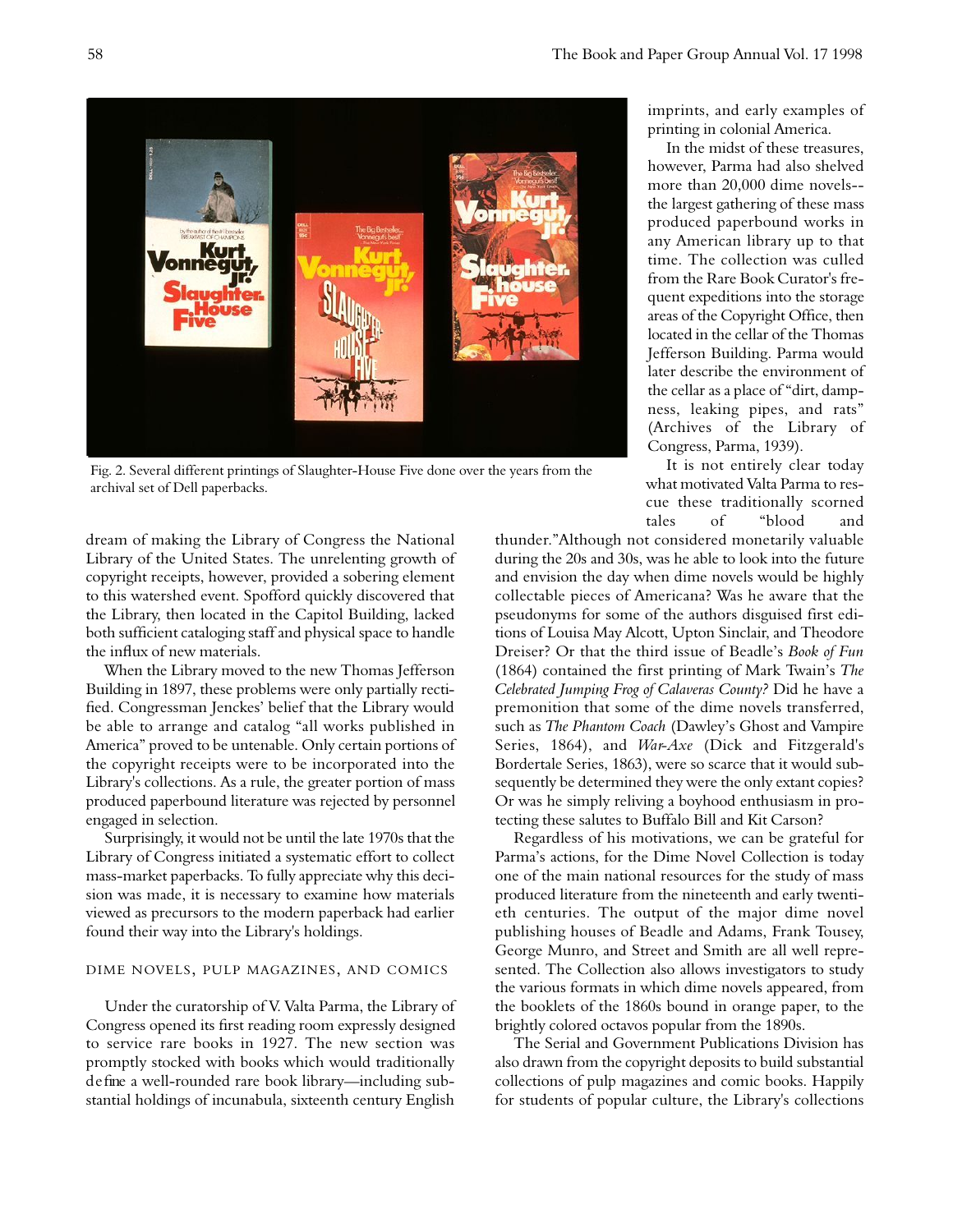policy which had originally decreed that these materials not be retained was generally ignored.

Making their initial debut in the 1890s, pulp magazines were popular reading material for 60 years. Printed on cheap acidic paper with untrimmed edges, a common characteristic of the "pulps" was their richly illustrated color covers. The magazines featured sensationalistic stories of mystery, adventure, romance, sports, and science fiction—genres that would later influence the modern paperback. The format helped launch the careers of writers such as Raymond Chandler, Dashiell Hammett, H. P. Lovecraft, and Isaac Asimov (Melville, 1980, p. 282).

Comprised of over 15,000 issues from approximately 300 pulp magazines, the highly acidic nature of the paper led the Serial and Government Publications Division to recently microfilm the texts of the magazines, while retaining the much valued color covers.

The Comic Book Collection contains over 6,000 titles dating from the 1930s to the present. Due to the extreme brittleness and high collectible value of many of the comic books, the Serial and Government Publications Division has restricted the use of the Collection only to patrons who show a sincere and scholarly research interest in the history and influence of the format. A microfiche collection exists for the early numbers of five of the most famous comic book series: *Action Comics, Adventure Comics, All Star Comics, Batman, and Superman.* 

## THE DELL ARCHIVE COMES TO WASHINGTON

Inspired by the idiosyncratic collecting instincts of V. Valta Parma, the Rare Book and Special Collections Division has continued to safeguard popular culture collections that one would not necessarily expect to find in an antiquarian setting. Patrons interested in the evolutionary development of the modern paperback will likely be intrigued with the pristine and complete set of the Armed Services Editions--the paperbound books distributed to American military personnel during the Second World War by the Council on Books in Wartime. The 122 million books produced for this project undoubtedly helped spur post-war sales of paperbacks as the soldiers and sailors returned to civilian life (Cole, 1984). Also of interest is the Division's gathering of "Little Blue Books"—the remarkable series published in Kansas by E. Haldeman-Julius. Starting in the 1920s, it is estimated that more than 300 million of these pocketsized works bound in blue paper were sold via mail order.

In 1976, Helen Meyer, Chairman of the Board for the Dell Publishing Company, offered to the Library of Congress a nearly complete archival set of 8,500 Dell paperbacks, beginning with the first published title from 1943—Philip Ketchum's *Death in the Library* (Lyles,  $1983$ ).

William Matheson, Chief of the Rare Book and Special Collections Division at this time, gladly accepted the Dell gift. In addition to complementing the other aforementioned collections in the Library, Matheson was aware that there had been a marked increase of interest in mass-market paperbacks among bibliophiles, especially in science fiction and detective titles. All the early Dell paperbacks were murder mysteries, and the distinctive colored maps of the crime scenes which regularly appeared on the back covers from 1943 to 1951 were much sought after by collectors.

The Dell Paperback Collection also provided a significant research tool into the history of American paperback publishing, which had expanded from its modest beginnings in the 1930s to become a major force in the publishing industry. Researchers could now investigate how merchandising techniques for mass-market paperbacks had changed over the years, as reflected in the art work, cover design, pricing, and promotions for movie adaptations. Studies could also be performed on the changing reading tastes of the American public in popular



Fig. 3. Philip Ketchum's *Death in the Library* (1943) was the first paperback issued by Dell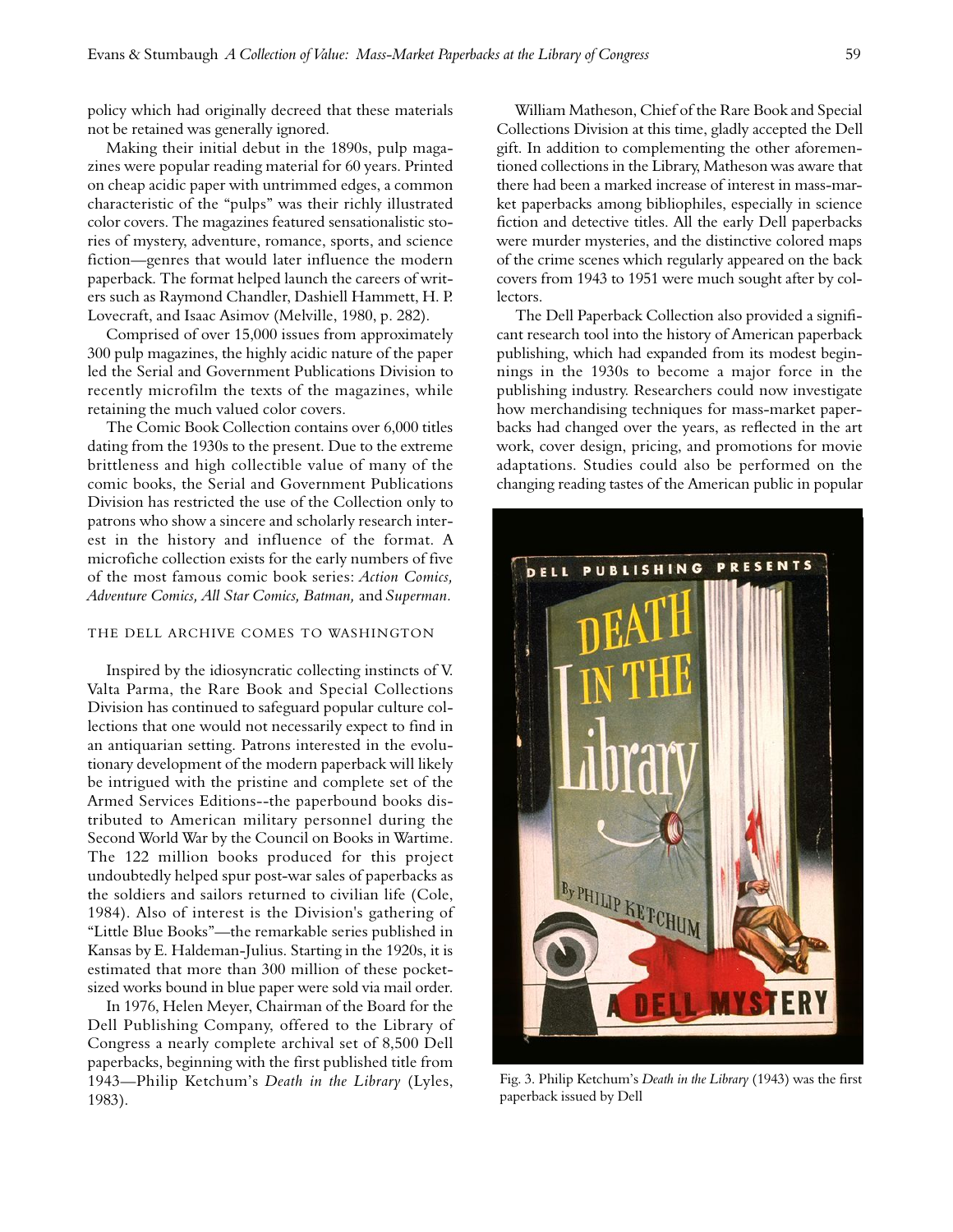fiction, from the early dominance of the detective story, to the rise of the romance novel in the early 1970s. Additionally, bibliographers would now be able to do a more complete study of particular authors. The Dell archive contains the first paperback editions of works by Kurt Vonnegut, James Baldwin, Norman Mailer, and J. P. Donleavy.

The study of the Collection was aided immeasurably by the scholarly work of William H. Lyles. In a letter of appreciation to Helen Meyer dated July 14, 1977, Lyles stated "I believe I was the first person to use the collection, a use of which prompts this letter. I am currently working on a book about the Dell paperbacks, the format of which will include text concerning the history of Dell, illustrations of early covers and maps from the back covers, numerical lists of titles, subject list, list of maps, author and title list, and something for lack of a better name I am calling Front Cover Iconography--a list of motifs on the front covers. If all of this sounds complex, I can only say that early massmarket paperbacks are now and will continue to be studied seriously, a fact which must have prompted your gift to the Library of Congress."

Lyles would subsequently author two books which would fully turn his intentions expressed to Ms. Meyer into a reality: *Putting Dell on the Map: a History of the Dell Paperbacks* (1983), and *Dell Paperbacks, 1942 to mid-1962: a* Catalog-Index (1983). The bibliographic thoroughness of the Lyles works, as well as a wish to keep the collection in pristine physical condition, likely swayed the Division's decision not to fully catalog the Dell Paperback Collection.

#### THE COPYRIGHT PAPERBACK COLLECTION

The reasons the Library of Congress did not traditionally collect mass-market paperbacks were manifold. These books were extremely difficult to bind because of the small gutters. Without binding the paperbacks would not have been safe to house in the general stacks. Paperbacks would also present shelving problems when their distinctly smaller size would be placed in juxtaposition with most other books. Notwithstanding the 1870 sentiment of Congressman Jenckes that all books "have value in an historical point of view," it would not be surprising if the sensationalistic nature of the fiction led some of the selection officers to question the appropriateness of saving such material. The result was that many titles released only in paperback were not available to readers at the National Library.

The news of the Dell acquisition inspired Lolita Silva of the Collections Policy Office to recommend establishing a collection of paperback books deposited by copyright. Begun in 1977 under the custody of the Rare book and Special Collections Division, the Copyright Paperback Collection was made up of all paperback books not originally released in hardback editions. Some older paperbacks from as early as the late 1950s were also added to the modern receipts after being located in storage. The Collection was a bibliographical arrangement, gathered to show the publishing history of paperbacks in the United States, rather than a literary or subject arrangement.

The Copyright Paperback Collection grew steadily over the years until 1991, when it had amassed 35,000 titles. There was no bibliography, cardfile, or on-line records available to assist in serving the Collection. The first attempt at organizing the titles for use by readers occurred in 1992. A combination of copy cataloging from OCLC and Minimal Level Cataloging was used to create records in the MUMS database. A total of 1174 items were processed between 1992 and 1994. These records can be found in the Library's catalog by search on the title "copyright paperback collection" in the books files. Once cataloged, the books were arranged by an accession number in acid free boxes. A patron would receive an entire box when he requested a title.

The first cataloging method was too slow to make an effective impact on the arrearage of titles in the Collection, so a second system was instituted. As the Copyright Paperback Collection was a bibliographic collection, an arrangement by publisher and year was purposed. The books were sorted by these parameters and stored in acid free boxes. The reader needed to know the publisher and year for a title, and then request the appropriate box. Two problems arose with this system: arranging the books and serving a specific title. The unsorted books were in dozens of boxes, so sorting took a great deal of space to accomplish, with books sitting on shelves until enough titles were found to fill an acid-free box. After requesting a book, readers might have to search through several boxes to find a specific title. This method of arrangement was used from 1994 to 1996, with thousands of titles being sorted.

In 1996, the most recent organization began, with greater success than the first two attempts. Technicians from the Cataloging Directorate were asked to volunteer to create an off-line Minaret database using the electronic Copyright deposit records for information. A technician would receive a box of paperback books, then search each title in the on-line Copyright records. Once a record was found, the author, title, publisher, and series were copied in the Minaret database and a genre term was added, if appropriate. Through the hard work of these technicians, the entire arrearage was completed by 1998 and current receipts to the Collection, averaging 3,000 items a year, are being added without delay. The Minaret database will soon be available to readers in the Rare Book Reading Room and possibly in the Library's on-line catalog in the future.

With the Dell Collection accessible through the Lyles bibliography and card file, and the Copyright Collection useable via the Minaret database, the Rare Book and